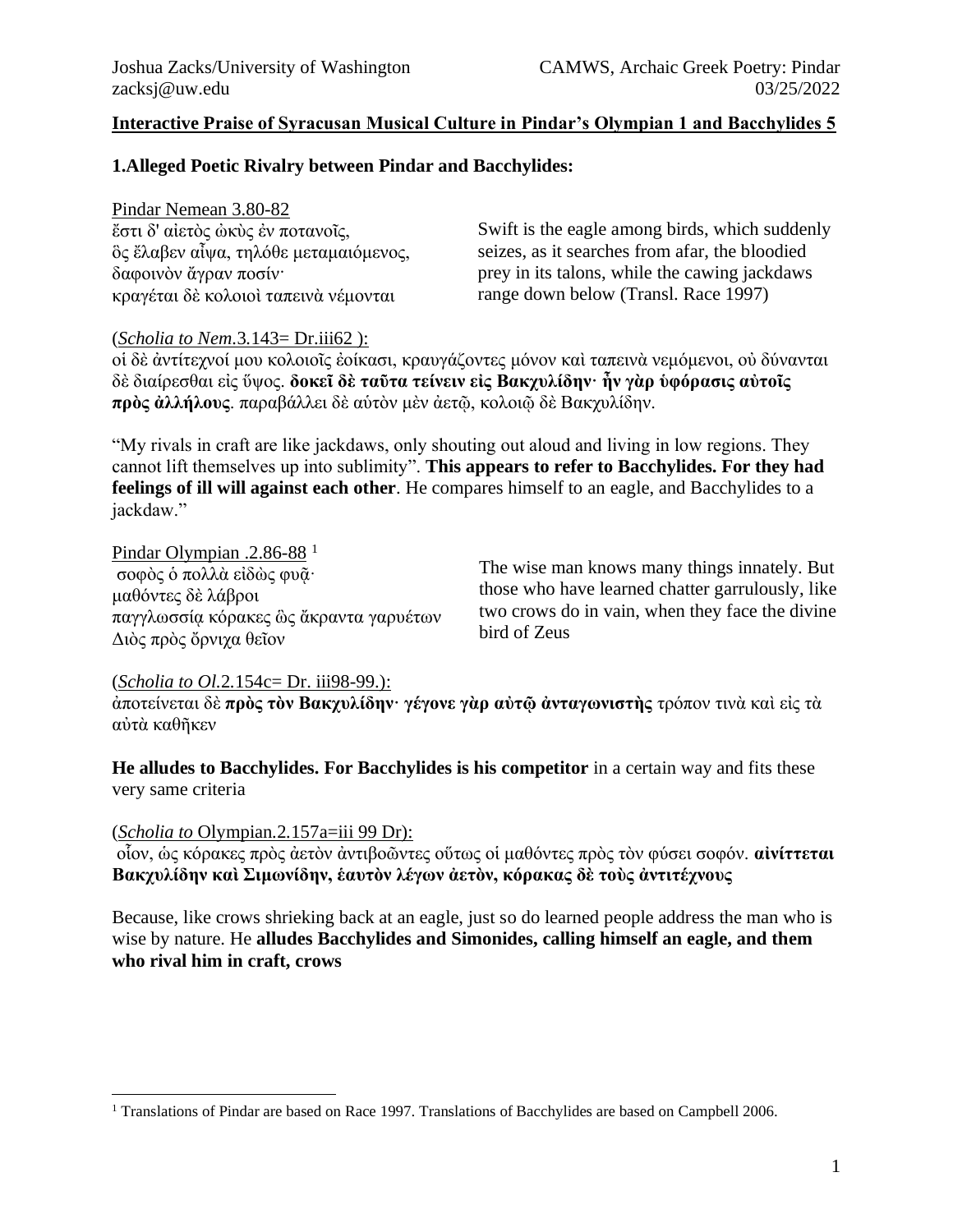# **2. Musical Culture at Hieron's court in Syracuse: Hosting Poets**

#### **Simonides: Praise**

Athenaeus 14.656e: "Simonides was in fact a true cheapskate and a moneygrubber, according to Chamaeleon. In Syracuse, for example, Hieron used to send him lavish supplies to cover his dayto-day needs, but Simonides sold most of what he was sent and kept only a tiny portion for himself." (Translation, Olson 2007 Loeb)

#### Scholia to Theocritus 1.65/66a

Aetna is a mountain in Sicily, named after Aitne, daughter of Okeanos and Gaia, as Alkimos explains in his History of Sicily (FGrHist 560 F 5). Simonides recounts that Aitne settled a dispute between Hephaistos and Demeter concerning whom the territory belonged to. (Translation, Poltera 2008)

Scholia to Pindar, Olympian 2 (with Morgan 2015): Simonides reconciles Hieron with Theron of Akragas (*dubious*?)

#### **Aeschylus: Drama**

Evidence for travel to Sicily:

'*Vita Aeschyli'* in the codices MBVQ of Aeschylus, paragraphs 8-11,17, 18, (alleged motives for Aeschylus' departure(s) from Athens)

Plutarch, *Vita Cimonis* 8, 483 f; *De Exilio* 13-14, 604e-605b. see further Herington 1967: 82-85

1. Between Spring 472 and Spring 467: Production of 'Persae' at Hieron's invitation in Syracuse 'σπουδάσαντος Ἱέρωνος' (Testimonia no. 6- Herington)

2. Production of *Aitnaiai* in connection with Hieron's founding of Aetna (476?)- date for foundation given by Diodorus

"he went to Syracuse at the time Hieron was founding Aitna and he put on the Aitnai auguring a good life for those settling the city"

Macrobius, *Saturnalia* 5.19.24: quoting from Aeschylus *Aitnaia* (supposedly) - quote alludes to a pair of Sicilian deities- Paliki

A. What name then will mortals give to them?

B. Zeus bids [us] to call them the holy Palici.

A. And does the name of the Palici remain well chosen?

B. Yes, for they have returned from the darkness into the light.

3. Aristophanes scholium to *Peace* 73 notes Aeschylus' knowledge of big beetles that frequented Mt. Aetna

#### **Epicharmus: Comedy**

Scholia to Pindar, Pythian 1(99a): Epicharmus' "Islands" alludes to Hieron preventing Anaxlias of Rhegion's destruction of Western Locri

Scholion to Aeschylus' Eumenides **(**626 = Epicharm. PCG fr. 221): Epicharmus ridiculed him for his frequent use of the verb τιμαλφεῖν ("honor"),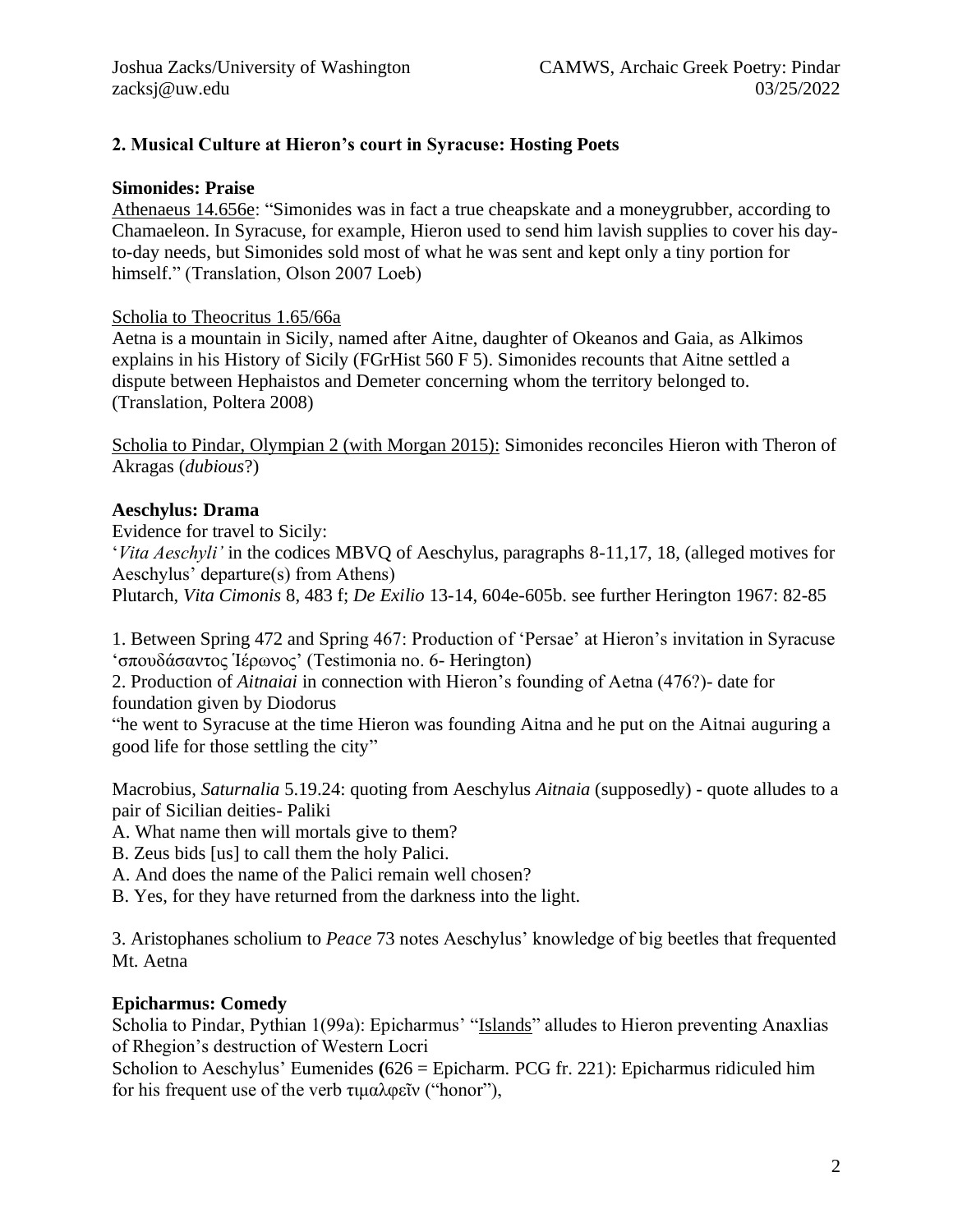Surviving Titles of 3 plays: Persians Epinikios Choreuontes

Logos and Logina: Alluding to Pindar's *Olympian* 1?

Fragment 76 (PCG)

—Zeus invited me to a banquet (g'eranon) he's giving for Pelops.

—That's really terrible food, my friend, a crane (geranos).

—I didn't say a crane (geranon), I said a banquet

# **Xenophanes: Philosophy, Rhapsody**

Plutarch (Mor.175b-c): DK 21B11: Hiero, who succeeded Gelon in the tyranny, said he was not disturbed by any that freely spoke against him. **To Xenophanes** the Colophonian, who said he had much ado to maintain two servants, he replied: But Homer, whom you disparage, maintains above ten thousand, although he is dead.

He **fined Epicharmus** the comedian, for speaking unseemly when his wife was by.

Elegy 1 (stressing sumptuous equipment and improving discourse: DK 21B1): linked to sympotic context in Hieron's palace

| <b>Pindar:</b>      |                                                                                    |                     |
|---------------------|------------------------------------------------------------------------------------|---------------------|
| Epinicia            | Hyporchemata                                                                       | Encomia             |
|                     | <i>Olympian</i> 1, <i>Pythian</i> 1, 2, 3 Fr.105ab(scholia to Nemean 7.1), Fr. 106 | 124d, Philodemus on |
|                     |                                                                                    | music               |
|                     |                                                                                    | 125 Athenaeus       |
|                     |                                                                                    | 126                 |
| <b>Bacchylides:</b> |                                                                                    |                     |
| Epinicia            |                                                                                    | Encomia             |
| Odes 3,4,5          |                                                                                    | 20C                 |

# **3. Explanations for Verbal, Semantic & Thematic overlap in poems for Hieron's** *Keles* **victory at 476 BCE (***Olympian* **1 & Bacchylides 5)**:

1. 'Accidental' - Bacchylides and Pindar are good praise poets. They know how to praise Hieron "instinctively".

2. Praise mandated by commissioner: Hieron gave orders (orally? in writing? herald/epistle?)

3. Poets attending each other's earlier performances (e.g. Pindar's *Pythian* 6 at Akragas, 490 BCE, Dithyrambic competitions at Athens)

4. Face-to-Face interaction between Pindar and Bacchylides (e.g. meeting at Panhellenic festivals, Hieron's court, Macedonian court - Bacchylides frg. 20 & Pindar frg. 120 both for Alexander, son of Amyntas)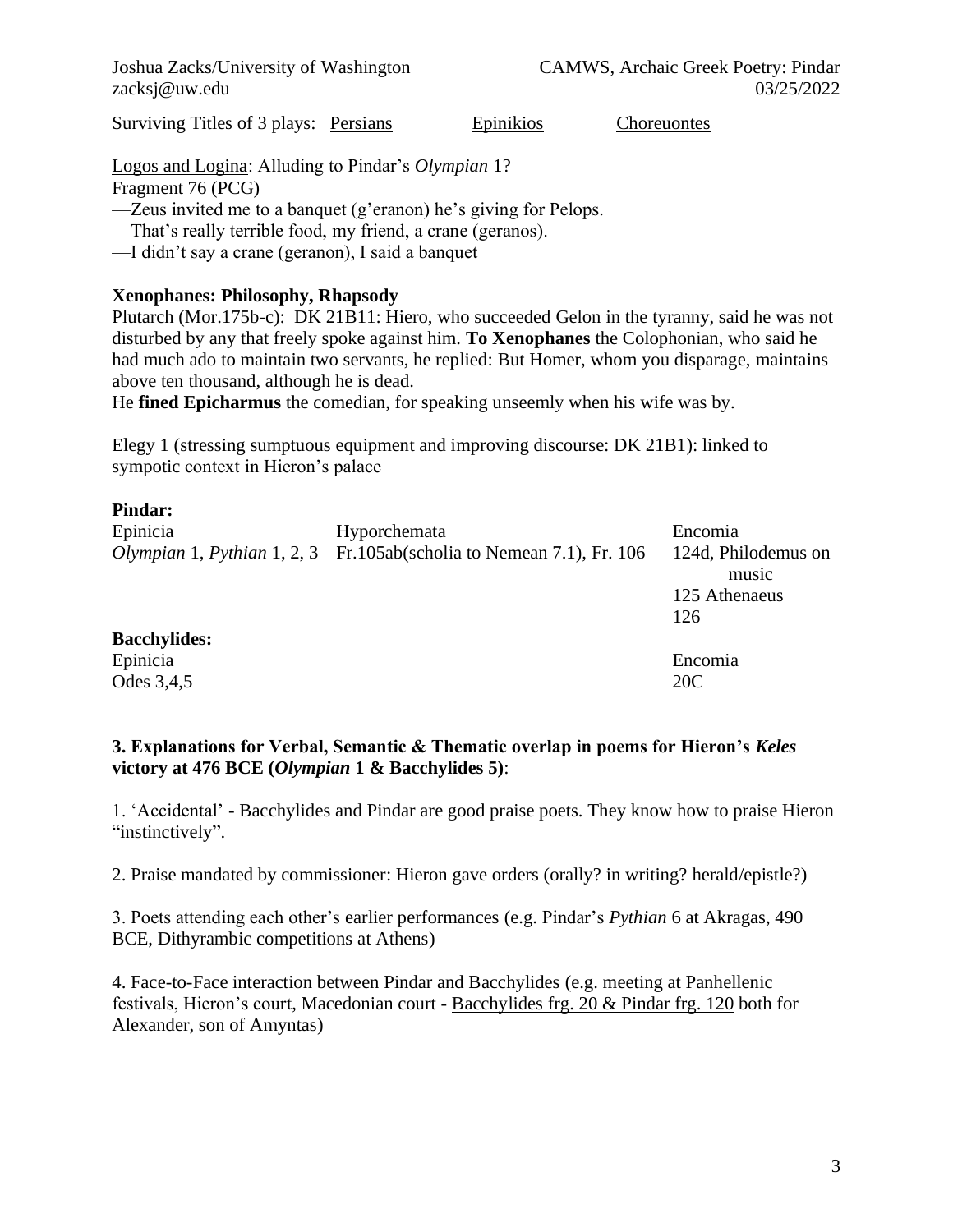# **3A. Encomiastic Verbal Overlap in 476 BCE**

# **Bacchylides 5.1-16**

Εὔμοιρε [Σ]υρακ[οσίω]ν ἱπποδινήτων στρατα[γ]έ, γνώσῃ μὲν [ἰ]οστεφάνων Μοισᾶν γλυκ[ύ]δωρον ἄγαλμα, τῶν γε νῦν αἴ τις ἐπιχθονίων, ὀρθῶς· φρένα δ' εὐθύδικ[ο]ν ἀτρέμ' ἀμπαύσας μεριμνᾶν δεῦρ' <ἄγ'> ἄθρησον νόῳ· ἦ σὺν Χαρίτεσσι βαθυζώνοις ὑφάνας ὕμνον ἀπὸ ζαθέας νάσου ξένος ὑμετέραν πέμπει κλεένναν ἐς πόλιν, χρυσάμπυκος Οὐρανίας κλεινὸς θεράπων· ἐθέλει δὲ γᾶρυν ἐκ στηθέων χέων αἰνεῖν Ἱέρωνα.

# **Pindar,** *Olympian* **1, 103-111**

πέποιθα δὲ ξένον μή τιν' ἀμφότερα καλῶν τε ἴδριν †ἅμα καὶ δύναμιν κυριώτερον τῶν γε νῦν κλυταῖσι δαιδαλωσέμεν ὕμνων πτυχαῖς. θεὸς ἐπίτροπος ἐὼν τεαῖσι μήδεται ἔχων τοῦτο κᾶδος, Ἱέρων, μερίμναισιν· εἰ δὲ μὴ ταχὺ λίποι, ἔτι γλυκυτέραν κεν ἔλπομαι σὺν ἅρματι θοῷ κλεΐξειν ἐπίκουρον εὑρὼν ὁδὸν λόγων παρ' εὐδείελον ἐλθὼν Κρόνιον. ἐμοὶ μὲν ὦν Μοΐσα καρτερώτατον βέλος άλκᾶ τρέφει·

Well-destined general of the horse-whirled Syracusans, you will know a sweet gift of adornment of the violet crowned Muses, if any mortal on earth now does, aright. Calmly rest from care your mind straight in its justice, and look this way with your mind. Having woven a song of praise with the help of the deep-girdled Graces, a guestfriend sends it from a holy island to your famous city, a renowned servant of Urania with her golden snood. He wishes to pour his voice from his breast and praise Hieron

For I am confident that there is no other host both more expert in noble pursuits and more lordly in power alive today to embellish in famous folds of hymns. A god acting as guardian makes this his concern, Hieron, for your aspirations. I hope to celebrate an even sweeter success with a speeding chariot, having found a helpful road of words when coming to Cronus' sunny hill. And now for me the Muse tends the strongest weapon in defense

#### Musical Connoisseurship + Sole Rulership:

Ol.1.103-4: ξένον μή τιν' ἀμφότερα **καλῶν τε ἴδριν** †ἅμα καὶ **δύναμιν κυριώτερον** B.5.2-6: **στρατα**[**γ**]**έ**... **γνώσῃ**... **Μοισᾶν γλυκ**[**ύ**]**δωρον ἄγαλμα** τῶν γε νῦν **αἴ τις ἐπιχθονίων**, **ὀρθῶς** ).

Poetry as finely woven hymns for Hieron : Ol.1.105 δαιδαλωσέμεν **ὕμνων πτυχαῖς**; B.5.9-10 ὑφάνας **ὕμνον**

Conventional Xenia: Ol.1.103 ξένον; B.5.11 ξένος

# Glorification inspired by the Muse(s):

Ol.1.110-112: ἔλπομαι σὺν ἅρματι θοῷ **κλεΐξειν** .... ἐμοὶ... **Μοῖσα** καρτερώτατον βέλος ἀλκᾷ τρέφει B.5:11-14:ξένος ὑμετέραν /πέμπει **κλεένναν** ἐς πόλιν/χρυσάμπυκος **Οὐρανίας** /**κλεινὸς** θεράπων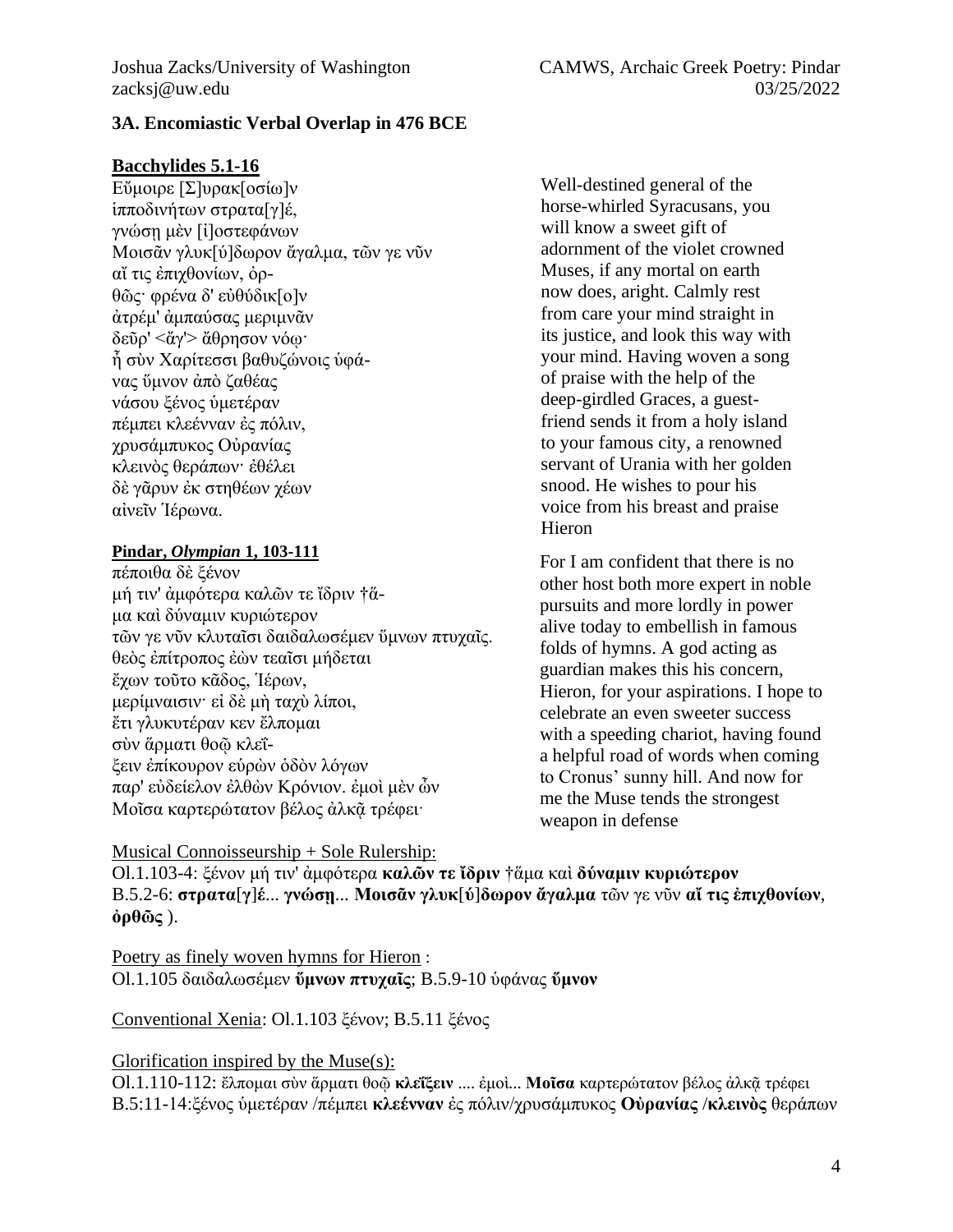# **3B. Interactive Praise of Musical Culture at Syracuse**

Pindar, *Olympian* 1.7-17 μηδ' Ὀλυμπίας ἀγῶνα φέρτερον αὐδάσομεν· ὅθεν ὁ πολύφατος ὕμνος ἀμφιβάλλεται σοφῶν μητίεσσι, κελαδεῖν Κρόνου παῖδ' ἐς ἀφνεὰν ἱκομένους μάκαιραν Ἱέρωνος ἑστίαν, θεμιστεῖον ὃς ἀμφέπει σκᾶπτον ἐν πολυμήλῳ Σικελίᾳ δρέπων μὲν κορυφὰς ἀρετᾶν ἄπο πασᾶν, ἀγλαΐζεται δὲ καί μουσικᾶς ἐν ἀώτῳ, οἷα παίζομεν φίλαν ἄνδρες ἀμφὶ θαμὰ τράπεζαν.

Travelling Poets/Travelling poetry: *Olympian* 1.8-11 ὅθεν **ὁ πολύφατος ὕμνος** ἀμφιβάλλεται **σοφῶν μητίεσσι, κελαδεῖν**  Κρόνου παῖδ' **ἐς ἀφνεὰν ἱκομένους μάκαιραν Ἱέρωνος ἑστία**ν

Poetic *Agalmata*: *Olympian* 1.14-17 **ἀγλαΐζεται δὲ καί μουσικᾶς ἐν ἀώτῳ**, οἷα παίζομεν φίλαν ἄνδρες ἀμφὶ θαμὰ τράπεζαν

Justice, Kingship, Music, Hesiod: *Olympian* 1.12 **θεμιστεῖον** ὃς ἀμφέπει **σκᾶπτον** ἐν πολυμήλῳ Σικελίᾳ

**ὅντινα τιμήσουσι** Διὸς κοῦραι μεγάλοιο γεινόμενόν τε ἴδωσι **διοτρεφέων βασιλήων**, τῷ μὲν **ἐπὶ γλώσσῃ γλυκερὴν χείουσιν ἐέρσην**, τοῦ δ' ἔπε' ἐκ στόματος ῥεῖ μείλιχα· οἱ δέ νυ **λαοὶ πάντες ἐς αὐτὸν ὁρῶσι διακρίνοντα θέμιστας ἰθείῃσι δίκῃσιν**·

nor let us proclaim a contest greater than Olympia. From there comes the famous hymn that encompasses the thoughts of wise men, who have come in celebration of Cronus' son to the rich and blessed hearth of Hieron, who wields the rightful scepter in flock-rich Sicily. He culls the summits of all achievements and is also glorified in the finest songs, such as those we men often perform in play about the friendly table

Bacchylides 5.10-12: ἦ **σὺν Χαρίτεσσι** βαθυζώνοις ὑφάνας **ὕμνον ἀπὸ ζαθέας νάσου** ξένος ὑμετέραν **πέμπει κλεένναν ἐς πόλιν**, χρυσάμπυκος **Οὐρανίας κλεινὸς θεράπων**

Bacchylides 5.3-5 **γνώσῃ μὲν [ἰ]οστεφάνων Μοισᾶν γλυκ[ύ]δωρον ἄγαλμα,** τῶν γε νῦν αἴ τις ἐπιχθονίων, ὀρθῶς

Bacchylides 5.6-7...14-16 **φρένα** δ' **εὐθύδικ**[**ο**]**ν ἀτρέμ' ἀμπαύσας μεριμνᾶν**... ἐθέλει δὲ **γᾶρυν** ἐκ **στηθέων χέων αἰνεῖν**

# $Theogony 81-86$  Theogony 94-103:

ἐκ γάρ τοι **Μουσέων** καὶ ἑκηβόλου Ἀπόλλωνος **ἄνδρες ἀοιδοὶ ἔασιν** ἐπὶ χθόνα καὶ κιθαρισταί, ἐκ δὲ **Διὸς βασιλῆες**· **ὁ δ' ὄλβιος, ὅντινα Μοῦσαι φίλωνται· γλυκερή οἱ ἀπὸ στόματος ῥέει αὐδή**. εἰ γάρ τις καὶ πένθος ἔχων νεοκηδέι θυμῷ ἄζηται κραδίην ἀκαχήμενος, **αὐτὰρ ἀοιδὸς Μουσάων θεράπων** κλεῖα προτέρων ἀνθρώπων **ὑμνήσει** μάκαράς τε θεοὺς οἳ Ὄλυμπον ἔχουσιν, αἶψ' ὅ γε **δυσφροσυνέων ἐπιλήθεται οὐδέ τι κηδέων μέμνηται·** ταχέως δὲ παρέτραπε δῶρα θεάων.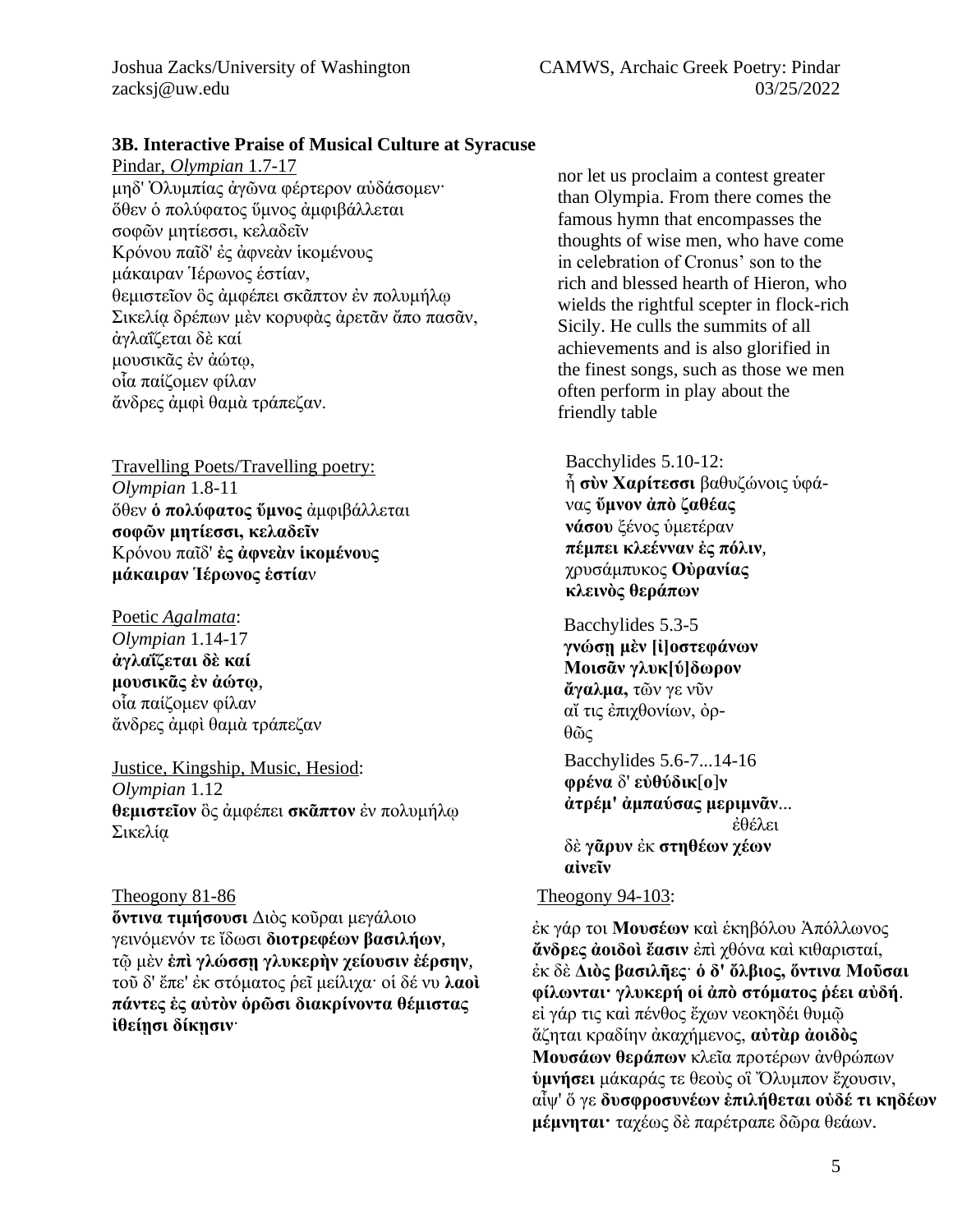Joshua Zacks/University of Washington CAMWS, Archaic Greek Poetry: Pindar zacksj@uw.edu 03/25/2022

**81-86**: Whomever among Zeus-nourished **kings the daughters of great Zeus honor** and behold when he is born, **they pour sweet dew upon his tongue**, and his words flow soothingly from his mouth. All the populace look to him as **he decides disputes with straight judgments**.

**94-103**: **For it is from the Muses** and far-shooting Apollo **that men are poets** upon the earth and lyre players, but it is from Zeus that they are kings; and **that man is blessed, whomever the Muses love, for the speech flows sweet from his mouth.** Even if someone who has unhappiness in his newly anguished spirit is parched in his heart with grieving, **yet when a poet, servant of the Muses, sings** of the glorious deeds of people of old and the blessed gods who possess Olympus, **he forgets his sorrows at once and does not remember his anguish at all**; for quickly the gifts of the goddesses have turned it aside (Most 2018)

# **4. Musical Chariot rides**

Bacchylides 5.176-186 Λευκώλενε **Καλλιόπα**, στᾶσον **εὐποίητον ἅρμα** αὐτοῦ· Δία τε Κρονίδαν **ὕμνησον Ὀλύμπιον ἀρχαγὸν** θεῶν, τόν τ' ἀκαμαντορόαν **Ἀλφεόν**, **Πέλοπός** τε βίαν, καὶ **Πίσαν** ἔνθ ὁ κλεεννὸς [πο]σσὶ νικάσας δρόμῳ [**ἦλθ**]**εν Φερένικος** <ἐς> **εὐπύργους Συρακόσσας Ἱέρωνι φέρων** [**εὐδ**]**αιμονίας πέταλον**.

Olympian 1.106-112 θεὸς ἐπίτροπος ἐὼν τεαῖσι μήδεται ἔχων τοῦτο κᾶδος, Ἱέρων, μερίμναισιν· εἰ δὲ μὴ ταχὺ λίποι, ἔτι γλυκυτέραν κεν **ἔλπομαι σὺν ἅρματι θοῷ κλεΐξειν ἐπίκουρον εὑρὼν ὁδὸν λόγων παρ' εὐδείελον ἐλθὼν Κρόνιον. ἐμοὶ μὲν ὦν Μοῖσα καρτερώτατον βέλος ἀλκᾷ τρέφει**·

White-armed **Calliope, halt your wellmade chariot here: sing in praise of Zeus**, son of Cronus, Olympian, ruler of gods, and of **Alpheus**, tireless stream, and of the might of **Pelops**, and of **Pisa**, where famous **Pherenicus** sped to victory in the race and so **returned to well-towered Syracuse bringing Hiero the leaves of good fortune**.

A god acting as guardian makes this his concern: to devise means, Hieron, for your aspirations, and unless he should suddenly depart, **I hope to celebrate an even sweeter success with a speeding chariot, having found a helpful road of words when coming to Cronus' sunny hill. And now for me the Muse tends the strongest weapon in** *assistance*